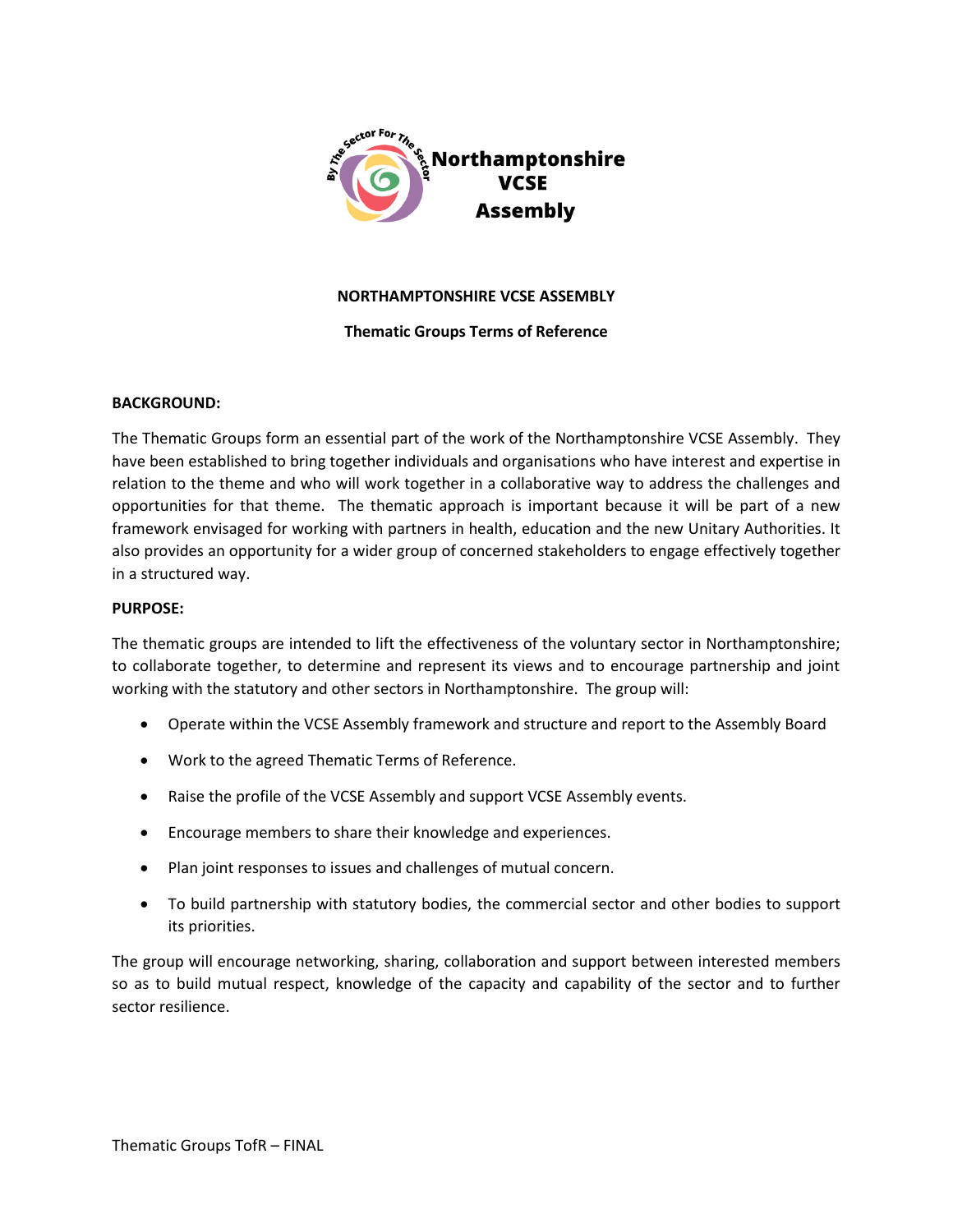# **RESPONSIBILITIES:**

The main responsibility is to work collectively to identify and positively address the issues and challenges facing the individuals and organisations who are the focus on the Theme, in particular:

- To identify the Theme relevant work that is underway currently together with any good practice
- To identify the emerging, trends, patterns and key insights that are the focus of the theme.
- To work as a group to agree suitable key priorities and thematic goals.
- To work together as a group to represent those priorities and goals to funders and stakeholders.
- To identify ways to support each other, as voluntary and community organisations, and promote sector sustainability.
- If considered appropriate, to deliver a Thematic Plan of action which can be used as a basis for joint working, discussion and funding with key stakeholders.

### **MEMBERSHIP:**

The Thematic Lead should be chosen from within the Thematic Group of individuals and organisations. (The Thematic Lead will be responsible for convening and chairing meetings, for helping to guide the group in discussion and for passing matters through to the Assembly Board.)

There is no limit on the number of members who can join a thematic group. The group will seek to ensure that their Membership is always current and relevant.

There is no restriction on the amount of time that a member is part of the thematic group.

The membership celebrates diversity and will actively encourage a diverse and inclusive membership.

Key stakeholders from other sectors can be invited in as guest speakers or observers, as required.

### **MEETINGS:**

The groups will meet monthly or bi-monthly as the group decides.

Each group is encouraged to link into and work with other, existing or new, forums or collaborations.

Each group is encouraged to visit and observe at other Thematic Groups.

Meetings can be virtual or through face-to-face activity (as restrictions allow and the group decides).

There will be a note of each meeting taken, recording at least the highlights and action points, as agreed.

The group will remain in being and meeting regularly for however long its members and the VCSE Assembly Board agree is necessary.